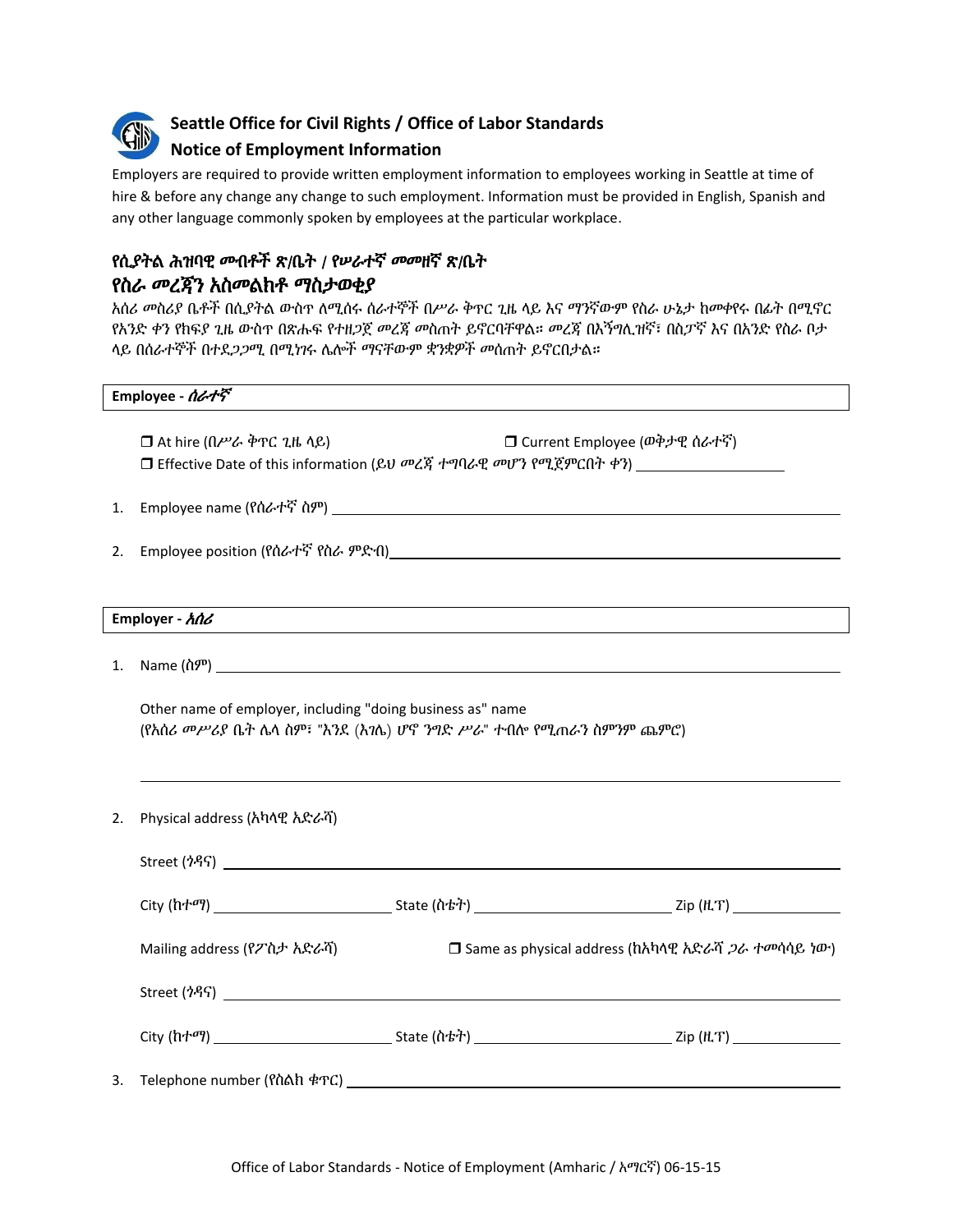| Employee's Wage & Tip Information (የሰራተኛ ደሞዝና ቲፕ መረጃ) |  |
|-------------------------------------------------------|--|
|                                                       |  |

|                                | 1. Rate or rates of pay (የክፍያ ደረጃ ወይም ደረጃዎች)                                    |                                                                                         |  |  |  |
|--------------------------------|---------------------------------------------------------------------------------|-----------------------------------------------------------------------------------------|--|--|--|
|                                |                                                                                 | Overtime rate or rates of pay (የአቨርታይም የከፍያ ደረጃ ወይም ደረጃዎች) ______________________       |  |  |  |
| 2.                             | Pay basis - check box (የክፍያ መሰረት - ሳጥኑ ላይ ምልክት ያድርጉ)                            |                                                                                         |  |  |  |
|                                | $\Box$ Hour ( $\hat{\Pi}$                                                       | $\Box$ Shift (በፌረ.ቃ)                                                                    |  |  |  |
|                                | $\Box$ Day ( $\left(\frac{1}{2}\right)$ )                                       | □ Week (በሳምንት)                                                                          |  |  |  |
|                                | $\Box$ Piece rate (በተሰራው ስራ መጠን)                                                | □ Commission (hሚሽን)                                                                     |  |  |  |
|                                | □ Non-discretionary Bonus (ያለ ምንም ቅድመሁኔታ የተሰጠ ድንማ)                              | □ Non-exempt Salary (የሚመለከተው ደሞዝ)                                                       |  |  |  |
|                                | □ Exempt Salary (የማይመለከተው ደሞዝ)<br>□ Other - provide explanation (ふへ - ይግለጹ)     |                                                                                         |  |  |  |
|                                |                                                                                 |                                                                                         |  |  |  |
|                                |                                                                                 |                                                                                         |  |  |  |
| 3.                             |                                                                                 |                                                                                         |  |  |  |
| 4.                             | Tip policy (ቲፕን አስመልክቶ ፖሊሲ)                                                     |                                                                                         |  |  |  |
|                                | $\Box$ Tip sharing (ቲፕን መካፈል)                                                   | $\Box$ Tip pooling ( $\Lambda$ ቲፕ ማዋጣት)                                                 |  |  |  |
|                                | □ Other tip policies – provide explanation (ሌሎች ቲፕን የሚመለከቱ ፖሊሲዎች – ይግለጹ)        |                                                                                         |  |  |  |
|                                |                                                                                 |                                                                                         |  |  |  |
|                                |                                                                                 |                                                                                         |  |  |  |
|                                | Optional Acknowledgement of Receipt (የደረሰኝ አማራጭ ማረጋገጫ)                          |                                                                                         |  |  |  |
|                                |                                                                                 |                                                                                         |  |  |  |
|                                |                                                                                 |                                                                                         |  |  |  |
| PRINT, Employer representative |                                                                                 | SIGNATURE, Employer representative & Date                                               |  |  |  |
| (ንላ አድርገው ይጻፉ፣ የአሰሪ ተወካይ)      |                                                                                 | (ፊርማ፣ የአሰሪ ወኪል እና ቀን)                                                                   |  |  |  |
|                                |                                                                                 |                                                                                         |  |  |  |
| PRINT, Employee                |                                                                                 | SIGNATURE, Employee                                                                     |  |  |  |
| (ነላ አድርገው ይጻፉ፣ ሰራተኛ)           |                                                                                 | (ፊርማ፣ ሰራተኛ)                                                                             |  |  |  |
|                                | Language (\$?\$)                                                                |                                                                                         |  |  |  |
|                                | □ Employer provided this Notice in English (አሰሪው ይህን ማስታወቂያ በእንግሊዝኛ አዘጋጅቶ ሰጥቷል) |                                                                                         |  |  |  |
|                                |                                                                                 | □ Employer provided this Notice in other language (አሰሪው· ይህን ማስታወቂያ በሌላ ቋንቋ አዘጋጅቶ ሰጥቷል) |  |  |  |